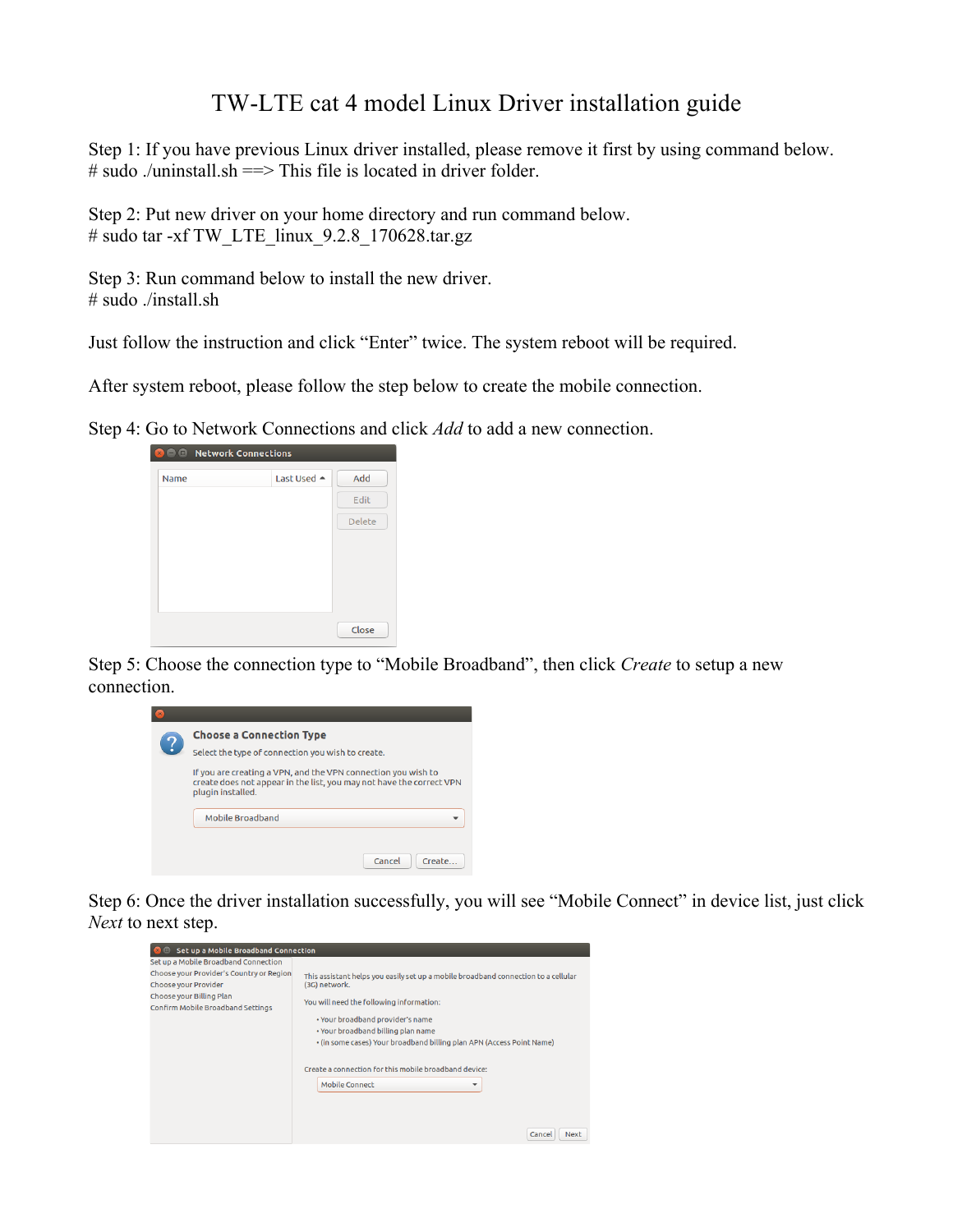Step 7: Select your country region and click *Next*.

| Choose your Provider's Country or Region<br>Æ                                                                                     |                                                                                                             |  |
|-----------------------------------------------------------------------------------------------------------------------------------|-------------------------------------------------------------------------------------------------------------|--|
| Set up a Mobile Broadband Connection                                                                                              |                                                                                                             |  |
| Choose your Provider's Country or Region<br>Choose your Provider<br>Choose your Billing Plan<br>Confirm Mobile Broadband Settings | <b>Country or Region List:</b>                                                                              |  |
|                                                                                                                                   | Country or region                                                                                           |  |
|                                                                                                                                   | Falkland Islands (Malvinas)<br><b>Faroe Islands</b><br>Fiji                                                 |  |
|                                                                                                                                   | <b>Finland</b>                                                                                              |  |
|                                                                                                                                   | France<br><b>French Guiana</b><br>French Polynesia<br><b>French Southern Territories</b><br>Gabon<br>Gambia |  |
|                                                                                                                                   | Georgia                                                                                                     |  |
|                                                                                                                                   | <b>Back</b><br><b>Next</b><br>Cancel                                                                        |  |

Step 8: Select your provider for setting up automatically and click *Next*.

| 图画<br><b>Choose your Provider</b>                                                            |                                                                                                                                                                                                          |
|----------------------------------------------------------------------------------------------|----------------------------------------------------------------------------------------------------------------------------------------------------------------------------------------------------------|
| Set up a Mobile Broadband Connection<br>Choose your Provider's Country or Region             | Select your provider from a list:<br>$\bullet$                                                                                                                                                           |
| <b>Choose your Provider</b><br>Choose your Billing Plan<br>Confirm Mobile Broadband Settings | Provider<br>Dna<br>Dna<br>Dna<br>Dna<br>Elisa<br>Saunalahti<br>Sonera<br>$2.14 - 11$<br>◯ I can't find my provider and I wish to enter it manually:<br>Provider:<br><b>Back</b><br><b>Next</b><br>Cancel |

Step 9: Review your plan and you can also setup APN manually here. Click *Next* to continue.



Step 10: Click *Apply* to continue.

| <b>Confirm Mobile Broadband Settings</b>                                                                                                                                  |                                                                                                                                                                                                                                                       |
|---------------------------------------------------------------------------------------------------------------------------------------------------------------------------|-------------------------------------------------------------------------------------------------------------------------------------------------------------------------------------------------------------------------------------------------------|
| Set up a Mobile Broadband Connection<br>Choose your Provider's Country or Region<br>Choose your Provider<br>Choose your Billing Plan<br>Confirm Mobile Broadband Settings | Your mobile broadband connection is configured with the following settings:<br>Your Device:<br><b>Mobile Connect</b><br>Your Provider:<br>Dna, Finland<br>Your Plan:<br>dna internet<br><b>APN: internet</b><br>Cancel<br><b>Back</b><br><b>Apply</b> |
|                                                                                                                                                                           |                                                                                                                                                                                                                                                       |